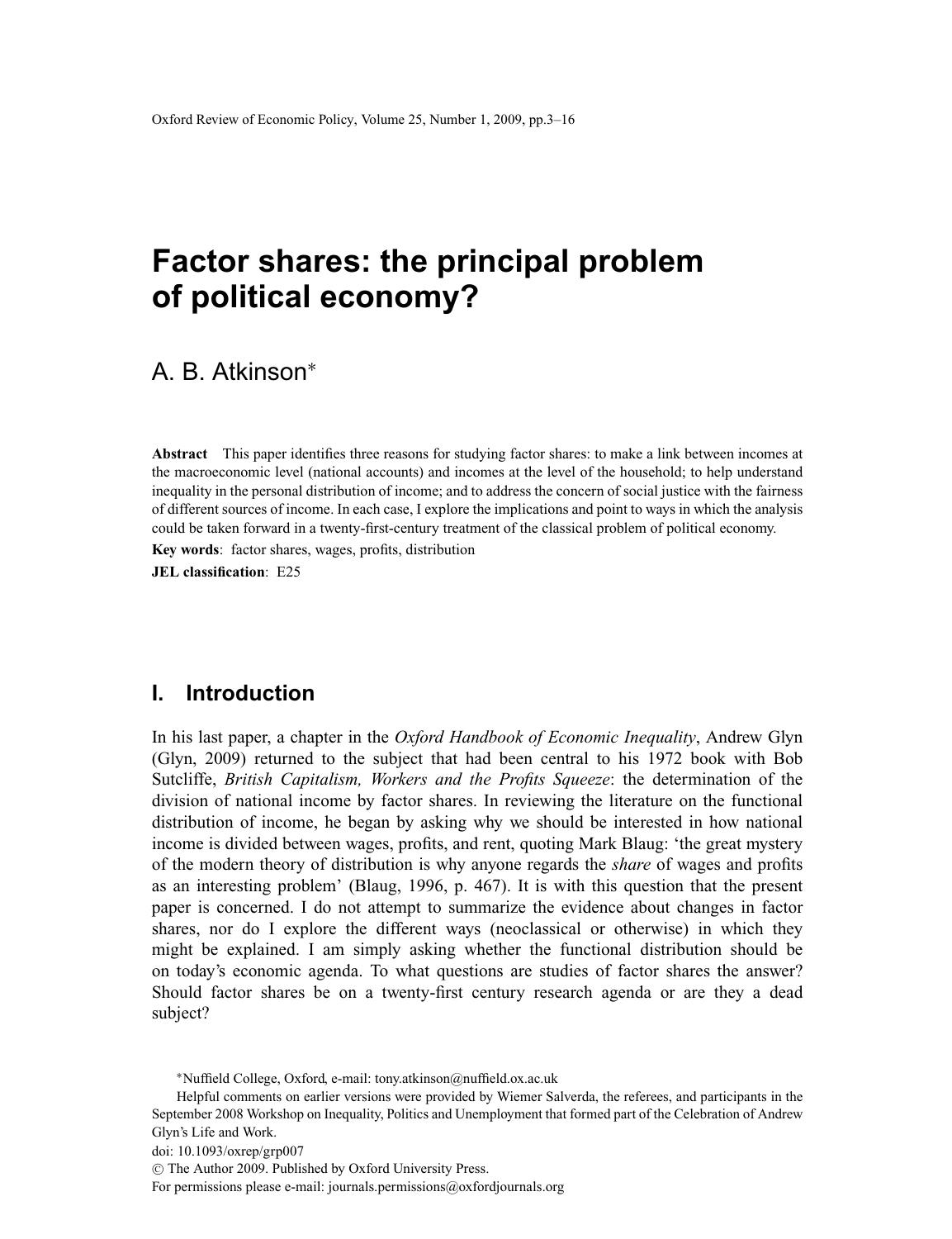Factor shares certainly have been of interest to economists in the past. My title harks back to the famous statement by Ricardo that:

the produce of the earth—all that is derived from its surface by the united application of labour, machinery and capital, is divided among three classes of the community, namely, the proprietor of the land, the owner of the stock or capital necessary for its cultivation, and the labourers by whose industry it is cultivated. ... To determine the laws which regulate this distribution is the principal problem in Political Economy. (Ricardo, 1911 [1817], p. 1 in 1911 edition)

And this interest continued in the twentieth century. The constancy of factor shares featured among Kaldor's stylized facts of economic growth (Kaldor, 1961). Economics textbooks of the 1960s gave prominence to factor shares, and the same was true in academic research. As Andrew notes in his *Handbook* chapter, the International Economic Association conference on income distribution in the mid-1960s focused heavily on factor shares, which were the subject of six of the seven theoretical chapters and five of the six empirical chapters (Marchal and Ducros, 1968).

Since the 1960s, factors shares have been downplayed. The textbooks no longer give them much space. The books assigned for courses in macroeconomics seem happy to comment on the relative constancy of factor shares and to draw the conclusion that they can be explained by factors of production being paid their marginal products with a Cobb–Douglas aggregate production function. To quote one widely used text,

Paul Douglas [noticed that] the division of national income between capital and labour had been roughly constant over a long period.... More recent US data are also consistent with the Cobb–Douglas production function. ... Despite the many changes in the economy over the past four decades [the] division of income is easily explained by a Cobb–Douglas production function. (Mankiw, 2007, pp. 55–8)

Equally, those concerned with the personal distribution have emphasized that there is no direct link with factor shares:

Adam Smith, Ricardo, and Malthus took it for granted that landlords were rich, labourers were poor, and capitalists were somewhere in the middle. ... Much of the discussion of the problem of distribution is still carried on in these terms, despite the fact that it is well known that many landowners are poor, many employees earn more than some capitalists, many property-owners work and many workers own property. (Lydall, 1968, p. 2)

Factor shares are, however, making a comeback. There has been a flurry of recent papers, with titles such as 'Explaining movements in the labour share' (Bentolila and Saint Paul, 2003), 'Getting income shares right' (Gollin, 2002), 'Falling wage shares in Europe and the United States' (Serres *et al*., 2001), and 'Did wages reflect growth in productivity' (Feldstein, 2008). Factor shares have attracted the attention of international organizations: IMF (2007); the European Commission (2007); and the Bank for International Settlements (Ellis and Smith, 2007). The answer to the question posed above appears therefore to be 'yes'. Factor shares are on today's research agenda. But why is this? How should this research agenda be taken forward?

In this paper, I identify three reasons for studying factor shares, all three drawing on Andrew's *Handbook* chapter: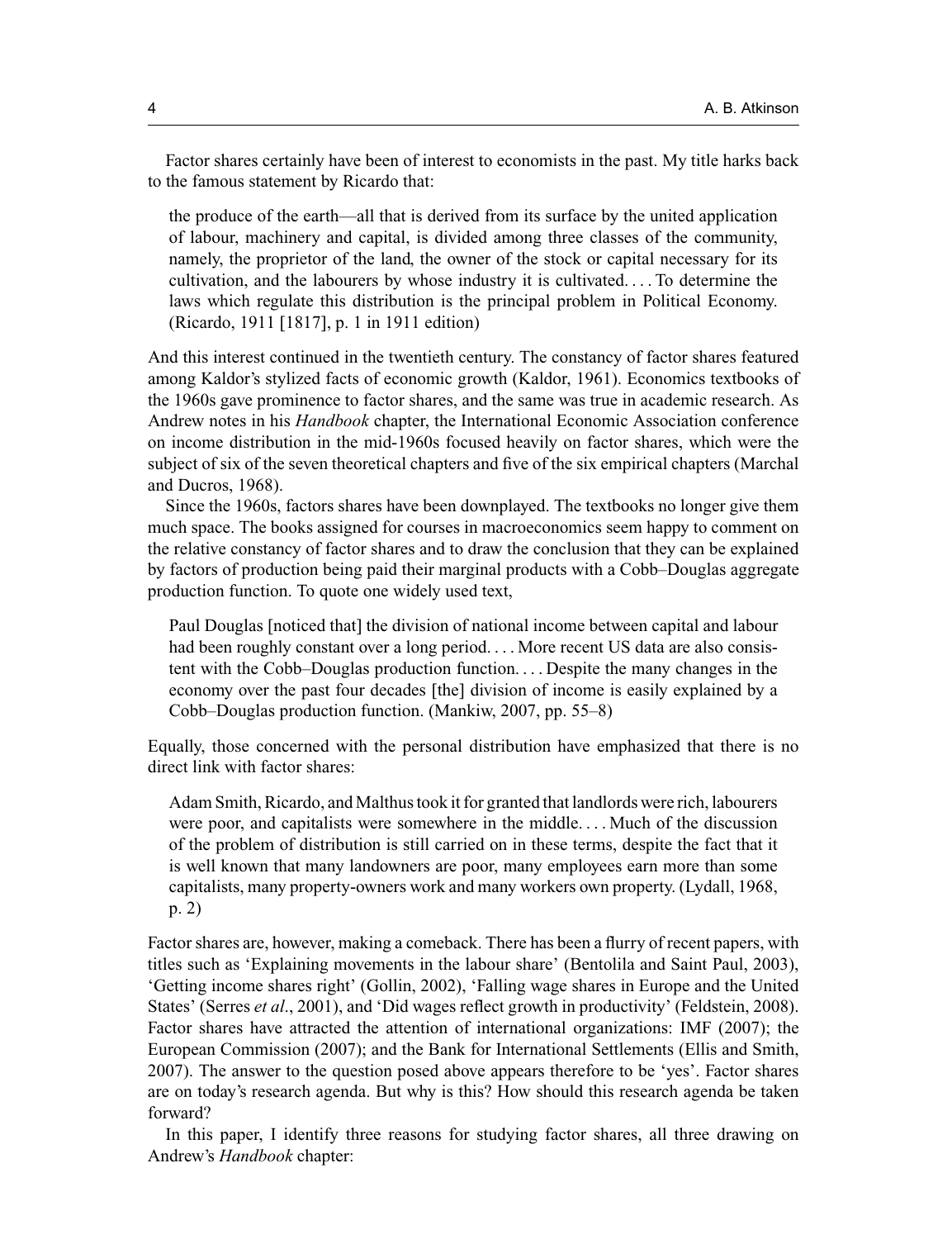- to make a link between incomes at the macroeconomic level (national accounts) and incomes at the level of the household;
- to help understand inequality in the personal distribution of income;<br>• to address the concern of social iustice with the fairness of different s
- to address the concern of social justice with the fairness of different sources of income.

In each case, I explore some of the implications and point to ways in which the analysis could be taken forward in a twenty-first-century treatment of the classical problem of political economy. It should be emphasized that the paper is intended only to be *exploratory*; it suggests avenues for future possible research but does not set off down them. It should also be stressed that the three reasons listed above are not the only ones why we may be interested in factor shares. For example, it could well be argued that the shares of profits and of rents provide an indicator of the relative power of different groups. Indeed, the share of capital income is a key variable in the explanation given by Acemoglu and Robinson (2006) for the economic origins of dictatorship and democracy.

To put the issue bluntly, does it matter if the share of labour falls, as has been found to be the case in the majority of recent country studies? Or would we feel differently if the 'labor compensation share has been remarkably stable since the 1970s', as Feldstein (2008) argues is the case for the United States? How would we react if we learned that the upward trend in profit shares was largely a statistical artefact associated with the growth of financial services?

#### **II. From national accounts to household incomes**

The first reason for exploring factor shares is that there is at present an evident disjuncture between the macroeconomic measures of economic performance and the perceptions by citizens as to what is happening to their incomes. It may seem strange to make such an assertion in 2009, when both GDP and household incomes are plummeting, so that the connection appears all too obvious. But over the longer-run, the two have often been separated. Governments make statements about the aggregate economy that seem to have little relation to the circumstances of individual households. Improvement in the macroeconomic numbers is simply assumed to imply a commensurate improvement in personal incomes.

It was on these grounds that international institutions were becoming concerned. Globalization was being attacked because the benefits in terms of growth did not seem to have been translated into individuals feeling better off. Even before the economic crisis that started in 2008, European politicians were becoming worried that success in securing economic growth had not been recognized by the population or, more crucially, by the electorate. According to the Eurostat estimates of the growth rate of real GDP per head, the EU15 economies grew by 20.8 per cent over the period 1998–2007. This increase of a fifth in aggregate income did not appear to have been converted into a perceived improvement in household incomes. The same was true of the United States—whose growth performance was often held up as a model—where ordinary people seemed to be no better off than 10 or 20 years ago.

In part, these perceptions stem from the fruits of growth being unequally distributed, to which I turn in section III. As described by Dew-Becker and Gordon (2005) in their article 'Where did the productivity growth go?', the gains from US growth have gone largely to the upper part of the income distribution. But, in part, the perceptions that aggregate growth has not benefited the average citizen stem from the failure to make the link between national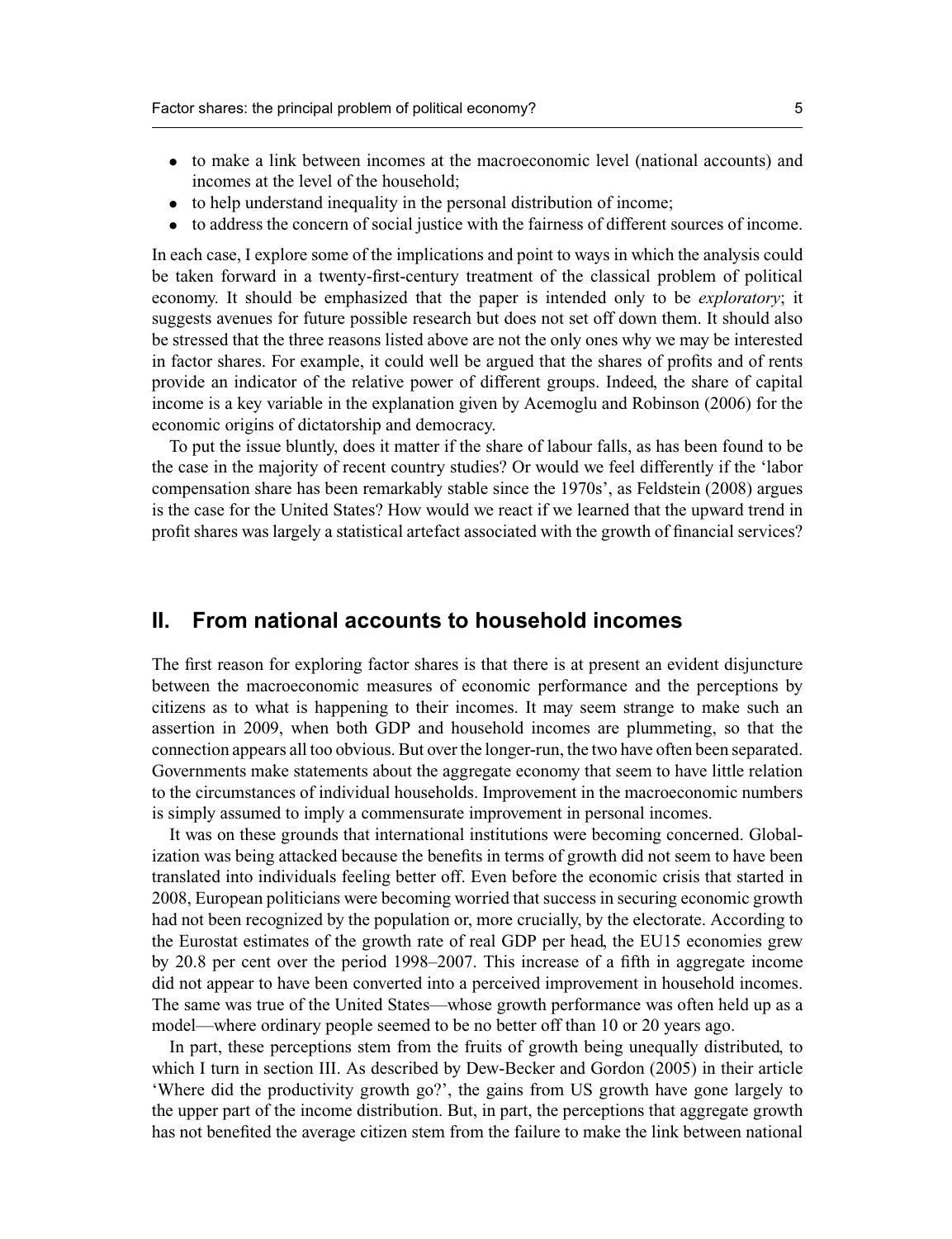accounts, on the one hand, and the receipt of income by individual households, on the other hand.

#### **(i) Understanding the links between aggregate and household variables**

It is this link between national accounts and household incomes that I address in this section. Suppose that one takes the UK national accounts *Blue Book*, and seeks to explain to non-economist neighbours the link between the income they record in their tax returns and the aggregates recorded in the national accounts. To make such a link is quite a challenge. Opening the *Blue Book* is like entering a maze. One sets off with a few apparently recognizable landmarks in the early tables, but on turning the pages one soon becomes unable either to locate the centre or return to the place from which one set out.

In seeking to negotiate this maze, factor shares do, I believe, provide one way of finding one's bearings. It is not surprising that, in seeking to understand the impact of globalization, the IMF (2007) should talk about the global labour supply and the recent trends in labour shares. The source of income—wages, profits, or rent—does have high-street recognition. In passing a supermarket, one can understand that the owners pay wages to their staff, rent to the landlord, and that the residual, when they have paid for the goods, goes to them or their shareholders. Of course, there is no longer any simple correspondence between classes of people and sources of income. Lydall was right in saying that we can no longer identify 'workers' with the receipt of wages and 'capitalists' with the receipt of profits; and pure 'rentiers' may have virtually disappeared. The same person may work for the supermarket, may own some shares in the company, and have part of their pension in a fund that owns the building. They may, therefore, receive parts of all three categories of income. Nonetheless, the sources provide a recognizable starting point. They correspond to different lines in the individual tax return, and we might hope to find counterparts in the lines of the national accounts.

In making the link between national income and the income of the household sector, the breakdown by sources is, indeed, necessary since the different sources raise different issues. Let us start with the compensation of employees, which includes a number of elements that do not enter the pay-packets of workers, such as employer contributions for social security, and employer payments for private pensions, health care, and other benefits. This is of more than footnote importance. In the United States in recent years there has been a marked rise in such payments as a percentage of total compensation. Burtless (2007) shows that, whereas the real average compensation of a full-time worker increased by 5.6 per cent between 2000 and 2005, of this increase 10 per cent went on increased social insurance contributions, 24 per cent on increased employer pension contributions, and 35 per cent on health insurance, leaving less than a third for increased cash wages (Burtless, 2007, Chart 3). Taking a longer-term perspective, Feldstein (2008) estimated that wage and salary payments declined from 89.4 per cent of total compensation in 1970 to 80.9 per cent in 2006 (for the entire economy).

It could be argued that households are being myopic if they completely ignore the advantages they obtain from these employer contributions and benefits. Certainly these items would be included in the Haig–Simons definition of income that has been widely accepted in the public finance literature: 'the sum of (1) the market value of rights exercised in consumption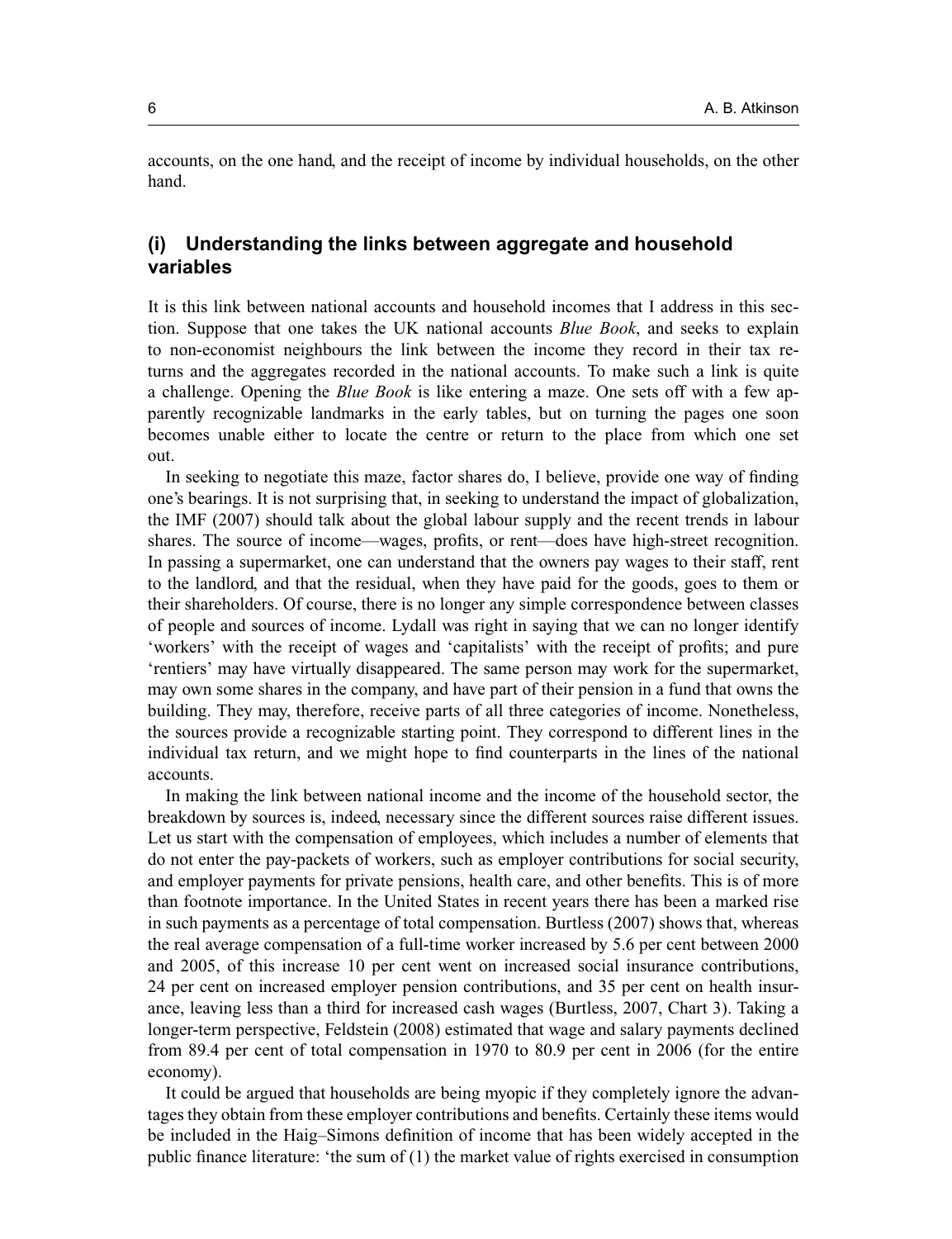and (2) the change in the value of the store of property rights between the beginning and end of the period' (Simons, 1938, p. 50). There are, however, two aspects that need to be clarified.

- (*a*) The first concerns the valuation of benefits where there is no market transaction; this is, of course, a general problem that affects other items, such as the government provision of individual consumption (discussed below). It cannot be assumed that the value to the employee equals the cost to the employer: workers may reasonably apply a discount to income received in kind or in the form of benefits; £1 of income in these forms is not equivalent to  $\pounds$  in the pay-packet. (There may be a number of reasons why the employer provides the benefit in this apparently inefficient form, including the tax treatment.)
- (*b*) The second aspect concerns part (2) of the Haig–Simons definition: the distinction between accrual and realization bases for calculating changes in value. On an accrual basis, the change in value is recorded when it occurs; on a realization basis, the change is recorded when a transaction takes place. Where the benefits are deferred, then the two bases may lead to different conclusions regarding *when* the benefit is recorded. This is important in the case of pension funds, to which I return below.

The shares of profit and rent are often treated as a unit, and this is the procedure adopted here, where I consider income from capital assets, although from a number of macroeconomic respects, including issues of sustainability, the distinction is a serious one. When we consider the link between national accounts and household income from capital, the complexities multiply. A simple but important example is provided by the imputed rent on owner-occupied houses. A substantial part of the wealth of households takes the form of housing, often with a counterpart mortgage. Households are almost certainly aware of the interest they pay on their mortgages, regarding this as a deduction from their income, but may not recognize the value of the services provided by their houses (or indeed by consumer durables). Yet an income is imputed in the national accounts, and this imputed rent has formed an increasing proportion of national income. In the UK, the proportion rose by a half between 1990 and 2005.

Accounting for the difference between national and household income becomes more complicated when we take account of the important intervening institutions, including the state, the company sector, and pension funds. To begin with, an important element of household income from savings has no counterpart in the national accounts: the interest paid on the national debt. We may owe it to ourselves, but the household with national savings certificates regards the interest as part of their income. They are also well aware of the taxes that have to be subtracted to finance debt interest and government spending more generally. The latter introduces a new category of household income: the social transfers received and benefits from the government provision of goods and services. Transfers are straightforward from an accounting point of view, but in-kind benefits pose major problems of valuation. As Deaton has noted in his analysis of the divergence between national accounts and household survey data in India (Deaton, 2005), part of the difference lies in the attribution to households of an imputed value of government services. Where households do not share the view that the quantity and quality of public services has improved commensurately with the growth of inputs, this is a further reason for diverging views of economic performance. Again, we need to consider the appropriate concept to enter the definition of household income.

Profits accrue to companies, such as the high-street supermarket envisaged above, but only a part is then paid out to UK households as income in the form of interest and dividends. A substantial part is retained for investment by the company sector. Where these investments pay off in the future, shareholders will benefit in the form of future dividends, and this may be capitalized immediately in the form of increased share prices. Such capital gains, or holding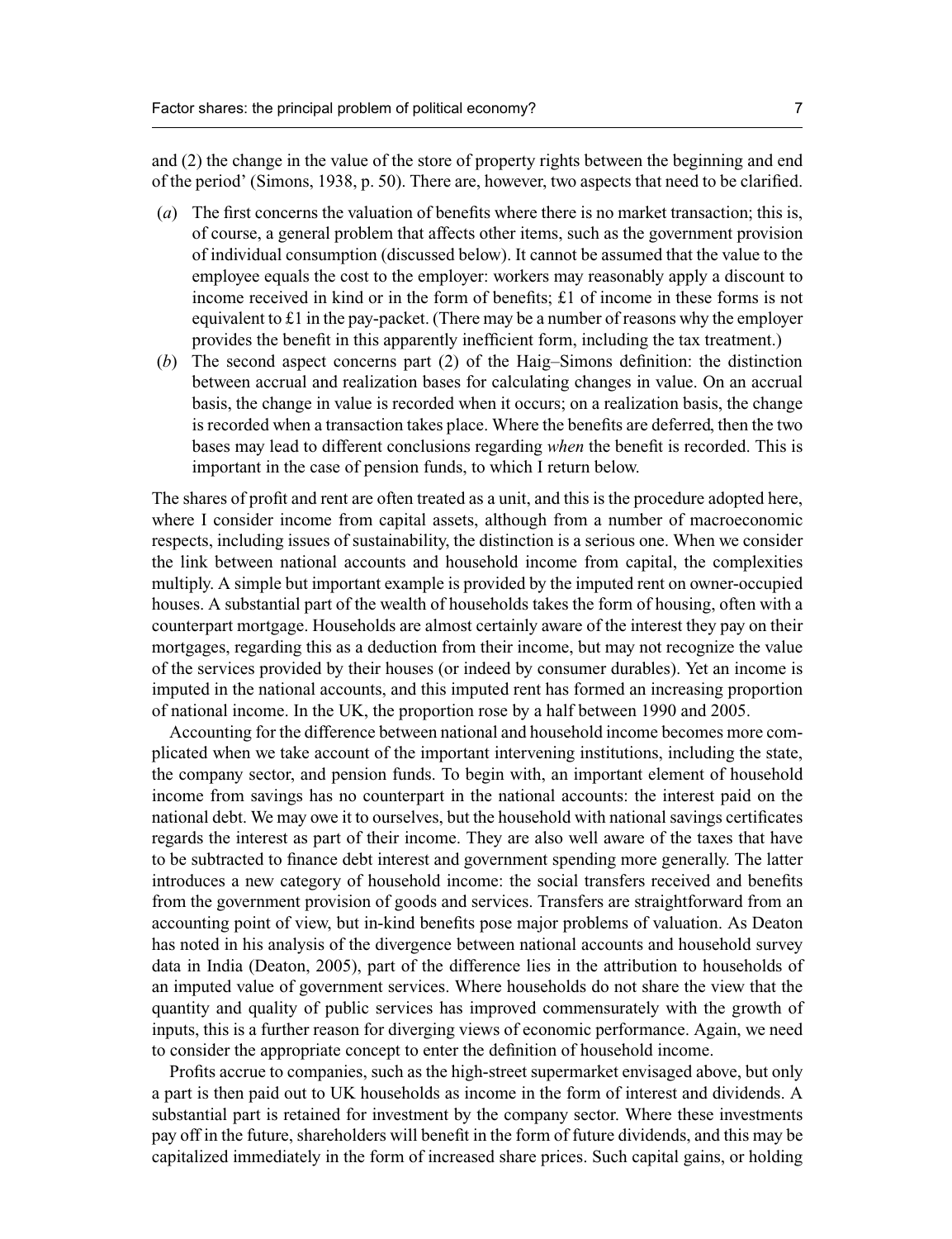gains, are not included in national income, but they would be recognized by an income concept that takes account of changes in asset prices (as with the Haig–Simons definition described above). The same applies to assets owned directly by households, notably their houses. With all these assets and liabilities, the difference between accrual and realization is crucial. The reader can immediately see how marking to market would generate a great deal of volatility in measured household income. The hypothetical neighbours to whom the national accounts were being explained might well agree that the national accountants are sensible to ignore capital gains and losses.<sup>1</sup>

A sizeable part of profit and rent income goes to pension funds. The flows in and out of pension funds raise the issue of deferred payments already discussed. On an accrual basis, one would count the dividend and rental income received, together with current employer and employee contributions, as adding to the 'pension pot', to which one would add the income received with respect to the assets held. This would point to consolidating the pension and household sectors. Such a treatment would mean that private pensions in payment would not be counted as part of income. On an accrual basis, this would be correct: the pension paid would be exactly offset by an accrued reduction in the value of the pension pot. This accrual basis may, however, be queried on the grounds that households fail to 'see through the veil': the receipt of dividends and interest by pension funds may not mean anything to households concerned with their actual cash income. For households, the meaningful income concept may be the receipts of payments from the pension funds in the form of occupational pensions. This points to a realization basis, or to the application of a discount to income that has accrued, but not been realized.

#### **(ii) Summary**

In building bridges between the national accounts and household experience, the factor shares provide, therefore, a valuable starting point. Wage and capital incomes raise different issues. These issues need to be taken into consideration when writing the narrative that links aggregate economic performance to household living standards. But factor shares are only one element in the story. The links need to be interpreted in the light of the intervening institutions and different concepts of income. We cannot draw any direct conclusions regarding the implications of an upward trend in the profit share.

#### **III. Factor shares and the personal distribution**

The link between factor shares and the personal distribution is more complex than in the days of classical economists for two important reasons: people have multiple sources of income (as discussed in section II) and there is considerable inequality within categories of income. Within the labour force of the high-street supermarket envisaged in section II, there are lowpaid and well-paid workers, and if we bring in the headquarters and the company directors, the gaps will be larger still. For the economy as a whole, a great deal has been written in recent years on the increased wage dispersion in many OECD countries.

 $<sup>1</sup>$  Although they would be less impressed to read that the methods adopted to measure value added in the financial</sup> services sector may have meant that half of the reported value added could have been illusory (Weale, 2009, p. 7).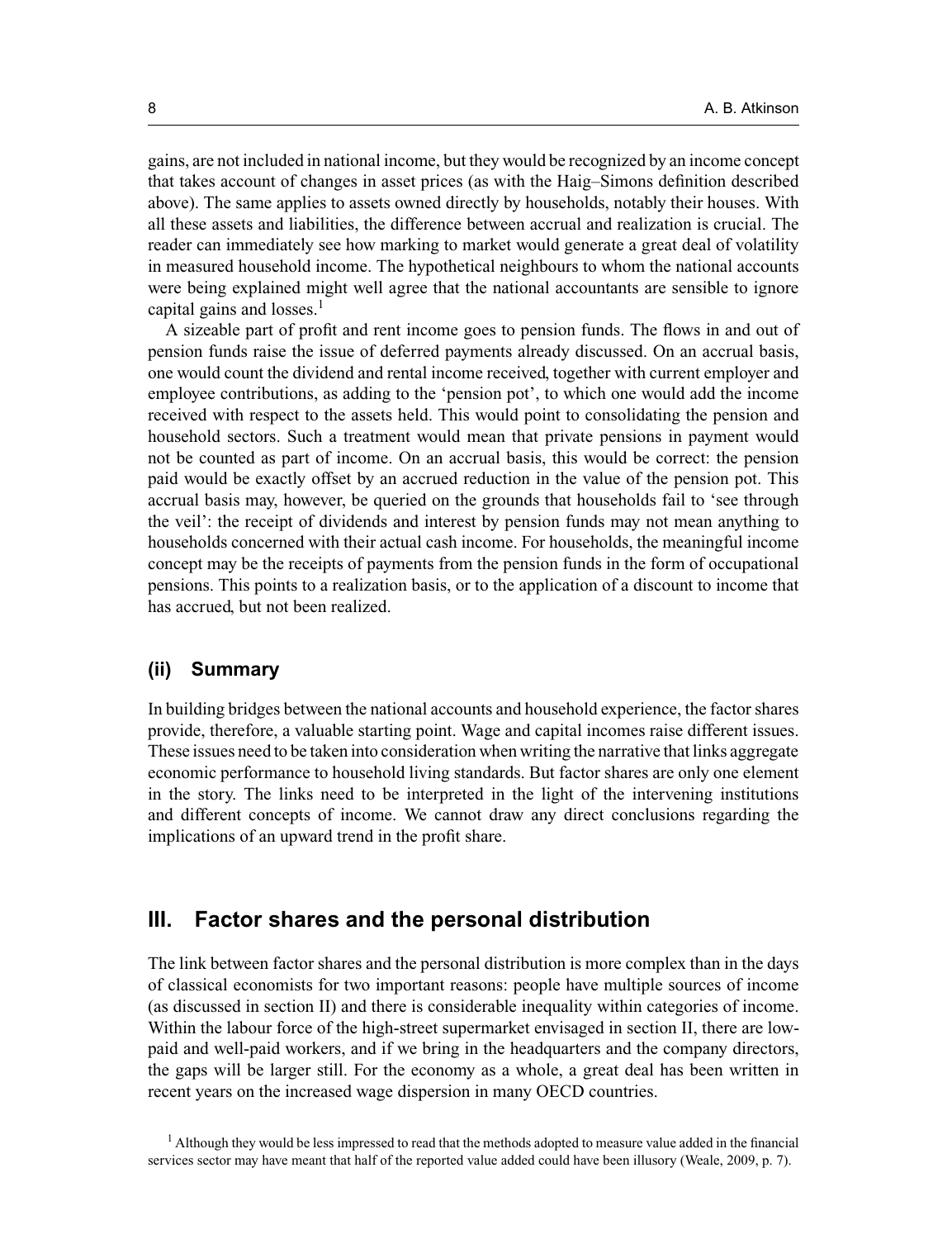

**Figure 1:** Share of wages in UK and share of different groups of workers

*Sources*: The sources for the wage share for 1992–2006 are Blue Book 2007, Tables 1.2 and 1.1 (for capital consumption), and corresponding tables for 1991 (Blue Book 2006), 1990 (Blue Book 2005), 1985 to 1989 (Blue Book 2003), 1984 (Blue Book 2002), 1983 (Blue Book 2001), 1982 (Blue Book 2000), 1981 (Blue Book 1999), 1980 (Blue Book 1998), 1975–9 (Blue Book 1997),1974 (Blue Book 1996),1973 (Blue Book 1995), 1971–2 (Blue Book 1993), 1970 (Blue Book 1992), 1969 (Blue Book 1991), 1968 (Blue Book 1990), 1967 (Blue Book 1989), 1966 (Blue Book 1988), 1965 (Blue Book 1987), 1964 (Blue Book 1986), 1963 (Blue Book 1985), 1962 (Blue Book 1984), 1961 (Blue Book 1983), 1960 (Blue Book 1982), 1959 (Blue Book 1981), 1958 (Blue Book 1980), 1957 (Blue Book 1979),1956 (Blue Book 1967–77), 1955 (Blue Book 1966–76), and 1954 (Blue Book 1965–75). The distributional data are derived from the New Earnings Survey (NES)/Annual Survey of Hours and Earnings and relate to Great Britain. The data cover all workers: men and women, youths and girls, full-time and part-time. The sample used includes only those whose pay was unaffected by absence during the survey period. The NES data are linked to an earlier series based on annual principal source Schedule E income published in the Inland Revenue Annual Reports from 1954–5 (see Atkinson and Voitchovsky, 2008).

The effect of such increased wage dispersion was demonstrated in Glyn (2009) by an ingenious calculation of the wage share of the bottom 99 per cent of workers, using the estimates for the USA by Piketty and Saez (2007) of the share of the top 1 per cent. In Figure 1, I show the effect of making a similar calculation for the UK from 1954 to 2006 (based on Atkinson and Voitchovsky, 2008). The starting point is the wage share, calculated as total employee compensation as a proportion of employee compensation  $+$  mixed income  $+$ operating surplus − capital consumption. This is the upper solid line in Figure 1. The division of the wage share is then based on data for individual earnings drawn from the Annual Survey of Hours and Earnings (previously the New Earnings Survey). These data are not ideal, since they relate to wages and salaries, not total compensation. I am, in effect, assuming that the ratio of wages to total compensation has remained the same across the distribution. But they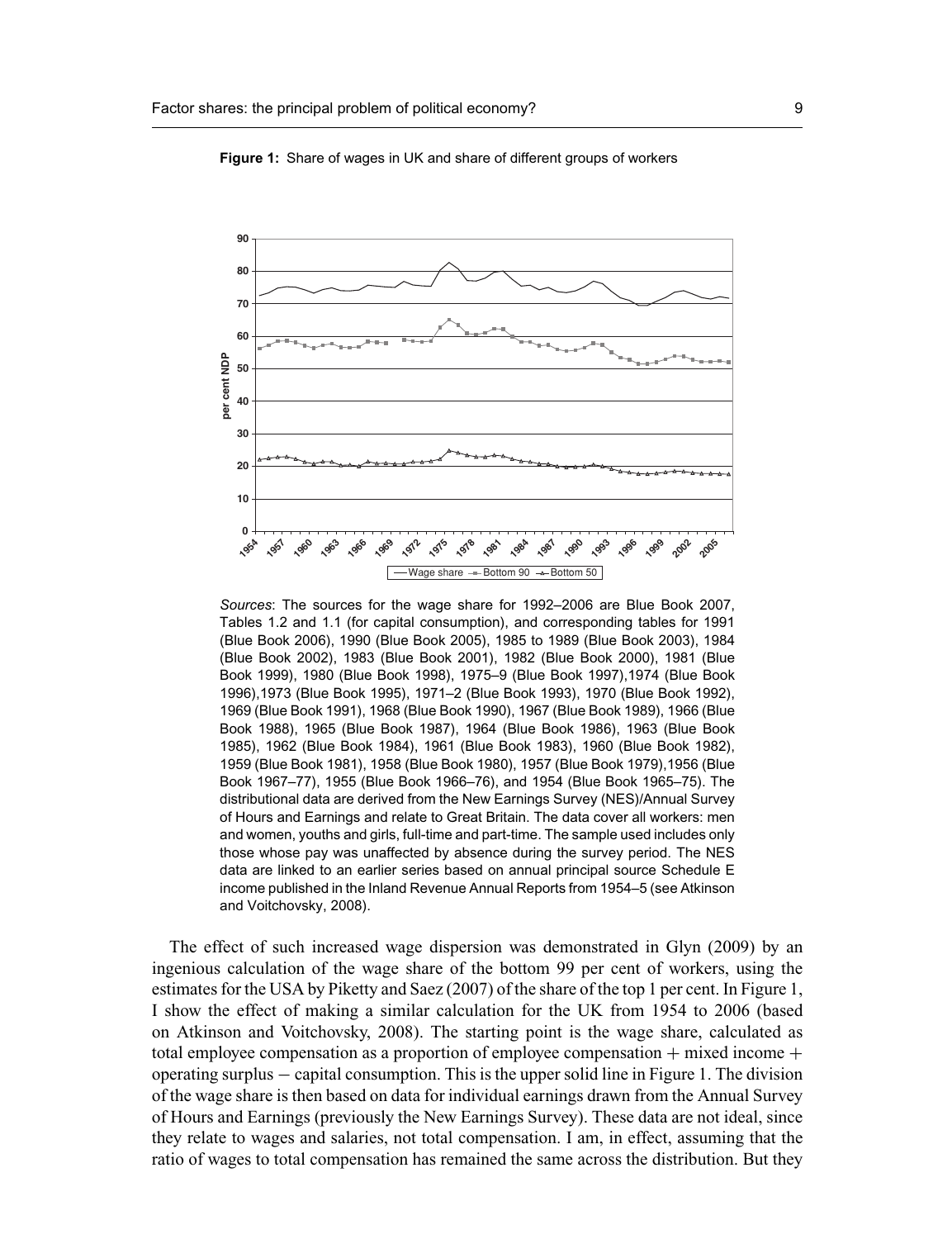provide an indication as to what happened over the period to the shares in total Net Domestic Product earned by the bottom 90 per cent and the bottom 50 per cent of workers. (In contrast to the Piketty–Saez calculations, which relate to tax units, our estimates are for individual workers.)

The impact of distributional change is evident when one considers, not the whole wage share, but that of the bottom 50 per cent of workers. In the Golden Age of the 1950s, when the overall wage share was rising (slightly), the bottom half suffered a reduction in their share: between 1954 and 1964, the wage share rose by 1½ percentage points, but the share of the bottom half of workers fell by 2 percentage points. More recently, the share of the bottom half has been falling since 1975. In 2006, the overall wage share is virtually the same as it was in 1954, but the share of the bottom 50 per cent was lower by 4 percentage points. Given that the share of the bottom 50 per cent in national income is only around 20 per cent, a fall of 4 percentage points is a fall of a fifth. The sources of this fall require further investigation. For example, it may in part reflect the growth of part-time employment. My main point here is that we need, following Andrew's lead, to combine factor shares with distributional data.

#### **(i) Introducing capital income**

The increase in wage dispersion is an important part of the story, and one that has been much discussed. But to examine overall income inequality, we have to look also at capital income. (Again I combine profit and rent income.) The possible effect of a change in factor shares on the personal distribution may be seen if we consider a simple decomposition of the squared coefficient of variation of income,  $V^2$ , where there are two types of income: wage income (subscript *w*) and capital income (subscript *k*). Denoting the share of capital income by π*,* we can write the overall inequality as a function of the share, of the inequality of wage income  $(V_w)$  and capital income  $(V_k)$ , and of the correlation  $\rho$  between wage income and capital income (see Atkinson and Bourguignon, 2000, p. 9):

$$
V^{2} = (1 - \pi)^{2} V_{w}^{2} + \pi^{2} V_{k}^{2} + 2\pi (1 - \pi) \rho V_{k} V_{w}.
$$
 (1)

If there is an upward trend in the share of capital income, then this does not necessarily lead to a rise in overall income inequality. It may be calculated that for the right-hand side of (1) to increase with the share of capital income, we require that

$$
\pi > [1 - \lambda \rho]/[1 + \lambda^2 - 2\lambda \rho].
$$
 (2)

I have defined here  $\lambda$  as the ratio of the coefficient of variation of capital income to that of wages (i.e.  $\lambda = V_k / V_w$ ). In the case of a pure class system (workers with wages and capitalists with profit income), where the correlation is  $-1$ , the right-hand side is equal to  $1/(1 + \lambda)$ . As noted in Glyn (2009),  $V_k$  is likely to exceed  $V_w$ : 'despite the spread of "popular capitalism" wealth and especially high-yielding wealth is still extremely unevenly distributed'. So that the critical value of the capital income share where inequality starts to increase is less than half, but it is still positive. In the class model, it is possible in theory, if not likely in practice, that the capital share can fall to a level where a further fall would *increase* inequality. Put differently, the personal distribution of income depends on the income per person, and the implications of a given profit share depend on the number of people among whom it is shared.

In today's world, where people have both earnings and capital income, the effect on inequality of a rise in the capital share depends on the degree of correlation. Where they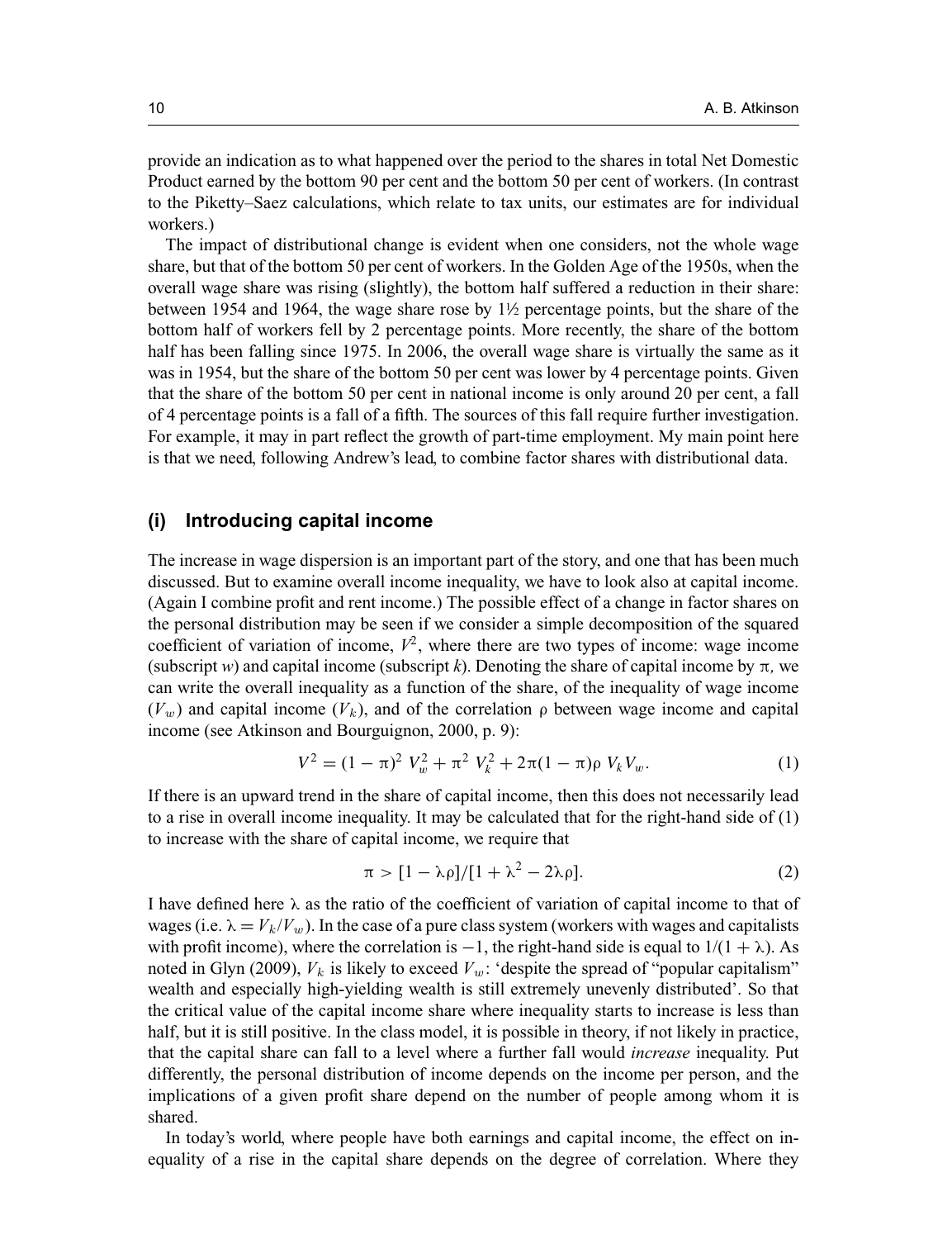are uncorrelated, a rise in the capital share increases inequality where it exceeds  $1/(1 +$  $\lambda^2$ ), a less tight condition than in the class model. (It is assumed throughout that  $\lambda$ is greater than 1.) Where the correlation is positive, the critical value is reduced still further, and if  $\rho$  is greater than  $1/\lambda$ , an increase in the capital share always increases inequality.

#### **(ii) A three-factor approach**

In order to understand the changes in the distribution of income, it is therefore necessary to look both at capital incomes and at wage dispersion. Suppose that we combine the much discussed model of skilled and unskilled workers with capital in a three-factor model. With capital earning a return *r*, units of skilled and unskilled labour earning  $w_s$  and  $w_u$ , respectively, and constant returns to scale in producing output *Y*, we may write the cost function as  $c(r, w_s, w_u)Y$ . If we follow what Andrew called, with a tinge of regret, 'the dominant neoclassical theory', then the factor prices (and *Y*) are determined by the full employment conditions and a normalization so that the unit cost equals 1 (which means that the wages are in real terms):

$$
c_r Y = K \tag{3a}
$$

$$
c_s Y = A L_s = H \tag{3b}
$$

$$
c_u Y = L_u \tag{3c}
$$

$$
c(r, w_s, w_u) = 1. \tag{3d}
$$

In these expressions,  $c_i$  denotes the derivative with respect to the *i*-th factor price, and  $K, L_s$ , and  $L_u$  are the fixed stocks of factors. The variable  $A$  is introduced to represent skill-biased technical change (SBTC) which is the most widely espoused explanation of rising wage dispersion. It should be noted that  $w_s$  denotes the return per unit of  $H$ , so that a skilled worker earns  $w_s$ A, since each skilled worker supplies *A* units. A rise in *A* increases the effective supply of skilled labour (increases  $AL_s = H$ ) and reduces the return per unit of *H*. The wage of skilled workers rises providing that the fall in the return is less than the gain from the rise in *A*. If there were no capital, this would require that the elasticity of substitution between skilled and unskilled labour be greater than 1. (If the elasticity is equal to one, the skill-bias cannot be detected.)

This is the standard result, but it is derived for the case where there are only two factors. When we introduce capital, as a third factor, we have to ask what happens to the return to capital as a result of SBTC (the rise in *A*). Has ICT benefited not only skilled workers but also the recipients of capital income? The usual answer is that it depends on the substitutability between capital and the two types of labour, with a general presumption that capital and skilled labour are complementary. Krusell *et al*. (2000), in an article entitled 'Capital–skill complementarity and inequality', argue that a key feature of aggregate technology is that the elasticity of substitution between capital equipment and unskilled labour is higher than that between capital equipment and skilled labour. (They distinguish between capital equipment and capital structures.) For this purpose, they make use of a specific production function, assumed to be Cobb–Douglas with respect to capital structures and a nested constant elasticity of substitution (CES) function of the other three inputs (unskilled labour and a CES function of skilled labour and capital equipment). This form is chosen on account of its properties with regard to substitution between factors.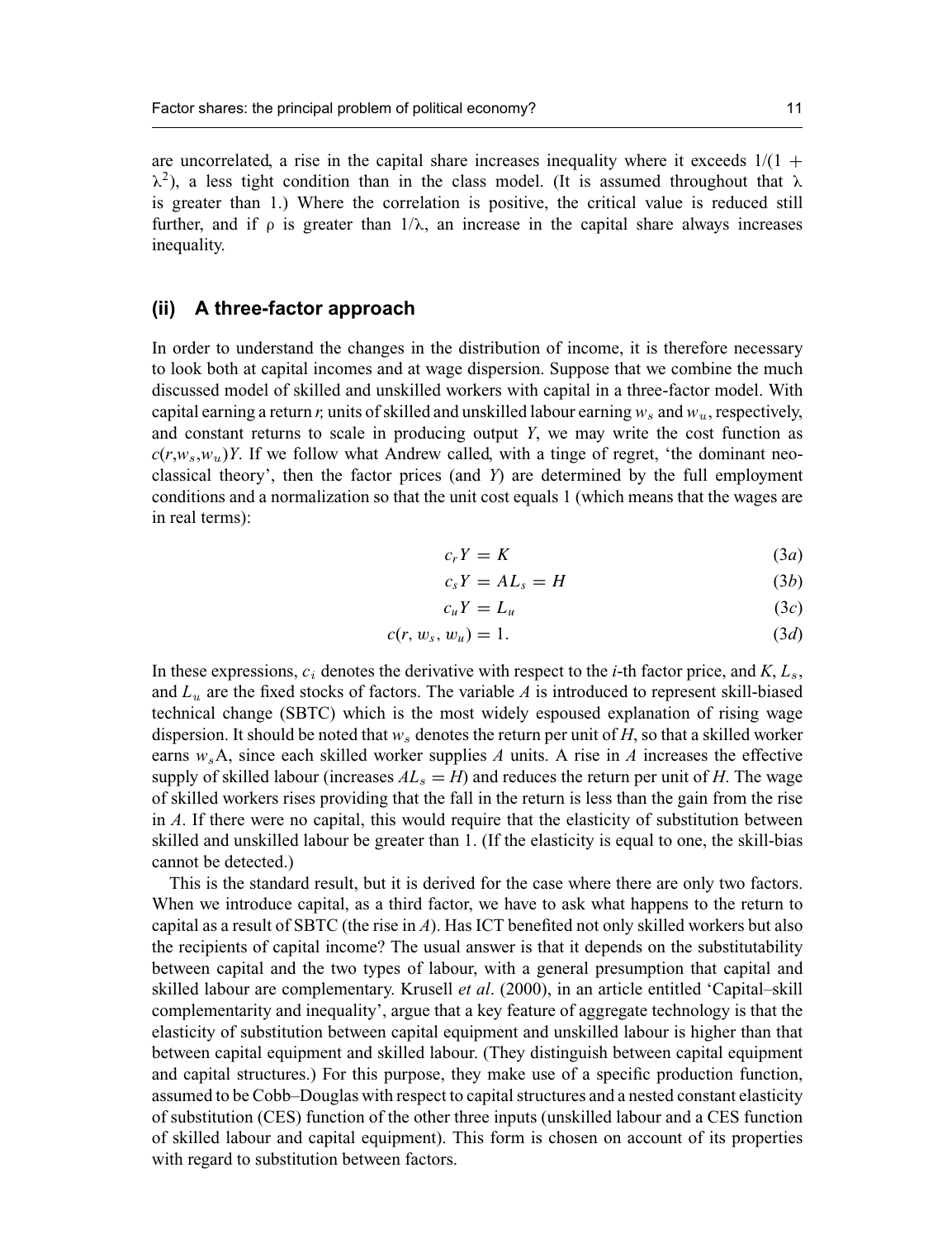In general, however, we have to examine the patterns of substitutability and complementarity between factors. This, in turn, means that we have to specify how these are measured. Approaching this question via the cost function (and assuming throughout constant returns to scale), it is natural to make use of the Allen definition, where the elasticity of substitution between factors *i* and *j* is defined by  $c_{ii} c/c_i c_j$ , which is referred to here as  $\delta_{ij}$ . This expression has the merit of being symmetric, but is described by Blackorby and Russell as 'correct but uninteresting' (1989, p. 884), since it provides no information about the comparative statics of income shares—which is what interests us here. They argue instead for the Morishima definition  $M_{ij}$ . If we define  $\theta_i$  as the share of factor *i* in total cost, then

$$
M_{ij} = \theta_i(\delta_{ij} - \delta_{ii}) \quad \text{and} \quad M_{ji} = \theta_j(\delta_{ij} - \delta_{jj}). \tag{4}
$$

The effect on the relative shares of factors *i* and *j* of a rise in the price of factor *i* is given by  $1-M_{ij}$ . This mirrors the two-factor case, but we should note that the definition is not symmetric. If we were to change the price of factor *j*, the effect on the relative shares of factors *i* and *j* is given by  $1-M_{ji}$ . In general this is different. We cannot in general talk about two factors being complementary without specifying the direction of price change envisaged. Applied to the case of SBTC, we can examine the effect of a rise in A. If, as in the two-factor case, the rise in  $H = AL<sub>s</sub>$  is accommodated by both a rise in *Y* and a fall in the return per unit of *H*, then either  $w_u$  or *r* has to rise according to the unit-cost condition (3*d*). If the fall in the price of *H* has little effect on the demand for capital  $(M_{rs}$  is small), then to bring back equilibrium in the capital market (condition (3*a*)), given the rise in *Y*, it looks as though *r* must rise. However, we cannot look only at  $M_{rs}$ . We have also to look at the effects of the use of capital of the change in  $w_u$  induced by the SBTC. This may appear complicated, but complexity seems inevitable once we leave the case of two factors.

Once we combine the capital/labour distinction with heterogeneous labour, there is a much richer set of possible distributional outcomes. Moreover, the SBTC story is essentially dynamic, which suggests that we need to embed the aggregate analysis within a fully dynamic model of capital accumulation and the acquisition of skill. The rate of capital accumulation may be a function of the factor prices. The relative rates of growth of the number of skilled and unskilled workers may be a function of the skill premium (as examined in Atkinson, 2008).

#### **(iii) Summary**

To conclude, the chapters in economics textbooks dealing with factor prices are rarely linked to those—typically much shorter—chapters dealing with the personal distribution. It is, however, possible to make such links, as we have seen with the wage share of the bottom 50 per cent and with the aggregate production function with heterogeneous workers. The challenge is to take this further.

#### **IV. Income source enters social judgments**

Factor shares link income to productive activity, and this is relevant not just to understanding the distribution of income but also to the way in which we evaluate the fairness or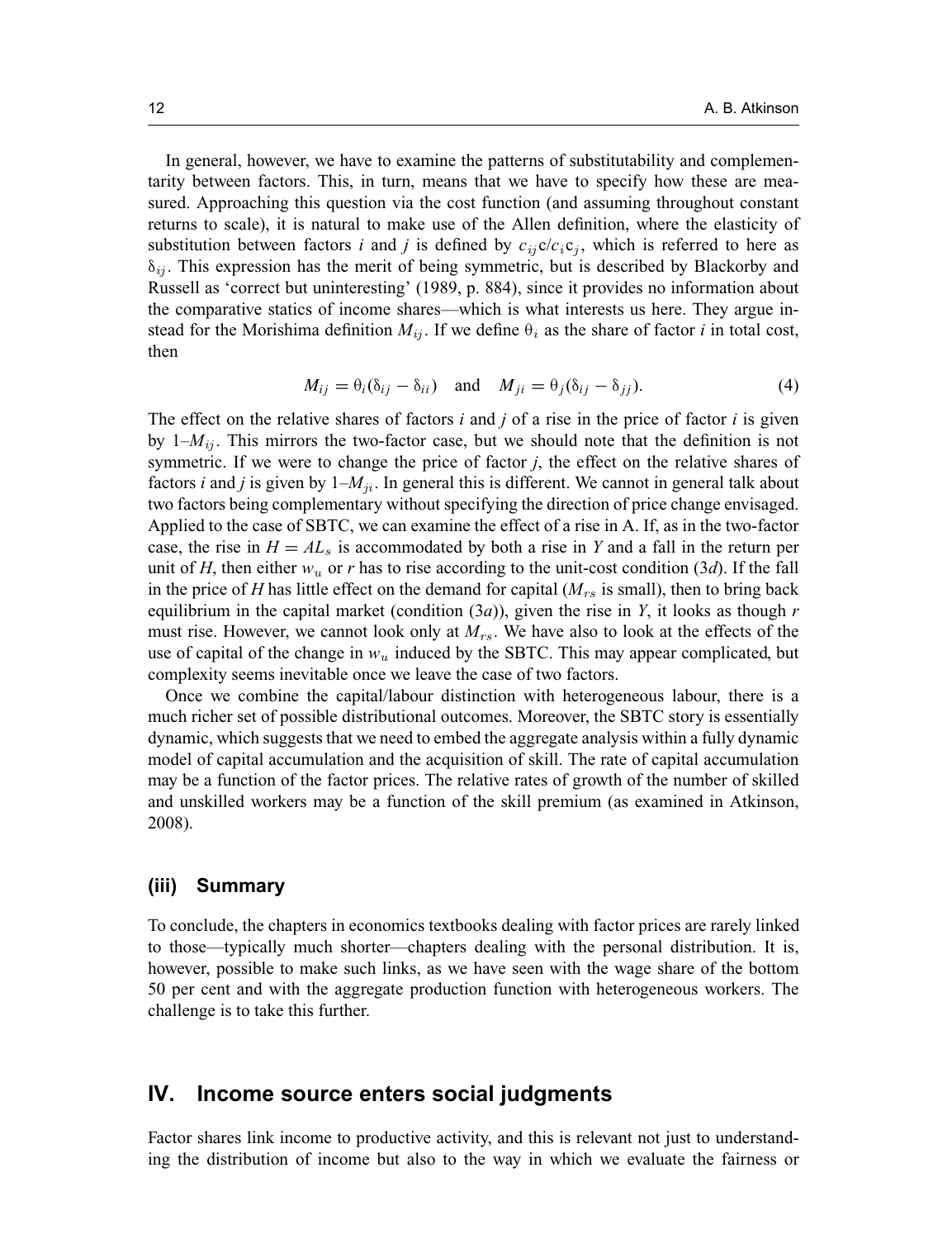otherwise of the distribution. There are good reasons why people refer to wages, salaries, and self-employment income as 'earned income', and to profits and rent as 'unearned income'. In this case, the combining of profits and rent into 'capital income' makes sense.

The issue of social justice is evoked in Glyn (2009), where he cites the German Finance Minister as calling on European companies to give workers a 'fairer' share of profits or risk causing a 'crisis of legitimacy'. Glyn goes on to say that:

employees' sense of fairness is clearly offended when their employer's profits rise much faster than their wages. The classical notion that employers' profits derive ultimately from their workers' efforts chimes at least in part with workers' own experience. This leads to the demand for 'fair shares' ... and there is no reason to believe that this sentiment evaporates as more workers own financial assets. (Glyn, 2009)

Factor shares influence collective bargaining, where a crucial issue may be the extent to which increased labour productivity is reflected in increased wages, this being regarded as a fair division.

Why do we regard the source of income as relevant to concepts of justice or fairness? A response is important when we consider the variety of sources. We may be clear that a person working all day for a wage has earned income and a person living off his rent roll has unearned income. But what about social transfers received in the place of wages? What about pensions? Here I consider three of the possible grounds on which we may distinguish between earned and unearned income. The first is, prosaically, the costs of working. These include not just travel, childcare costs, and other outgoings, but also the psychic costs of working. In the standard model of work/leisure choice, the level of achieved income, *Y*, is not a measure of the opportunities open to the person, since *Y* depends on the level of effort chosen. This has led to proposals to replace *Y* by a measure that takes account of the cost of effort expended. As shown in Atkinson and Bourguignon (1990, p. 20), with a constant elasticity labour supply function, and no income effects, the implied indirect utility function (in its least concave form) expresses individual welfare in terms of net income minus the cost of effort, where the latter is a proportion  $\beta/(1+\beta)$  of earnings, where β is the elasticity. This means that an elasticity of ¼ implies a deduction of one-fifth. On this basis, pensions would not be treated as earned income, since no effort is required and there are no costs of working. Transfers such as unemployment benefit are in an intermediate position, since they are typically associated with job-search requirements that involve effort.

A second, economic, argument is that wages are precarious, in that the person may lose the job, whereas property rights ensure that rents and other capital income have greater security. On this basis, too, pensions, or at least state guaranteed pensions, are closer to unearned income. Unemployment insurance has a particular position, in that its existence serves to reduce the income risk associated with employment. At the same time, unemployment benefits contain their own elements of uncertainty, being subject to a variety of conditions, and their duration is limited.

The third, rather different, line of argument concerns the notion of *participation*. Under a principle of 'fair reciprocity' (for example, White, 2003) we may expect citizens to make a productive contribution to society, and the remuneration for this contribution may be regarded as 'earned' income. As in my discussion of a 'participation income' (Atkinson, 1995), qualifying activities can extend beyond paid employment (including unpaid carers,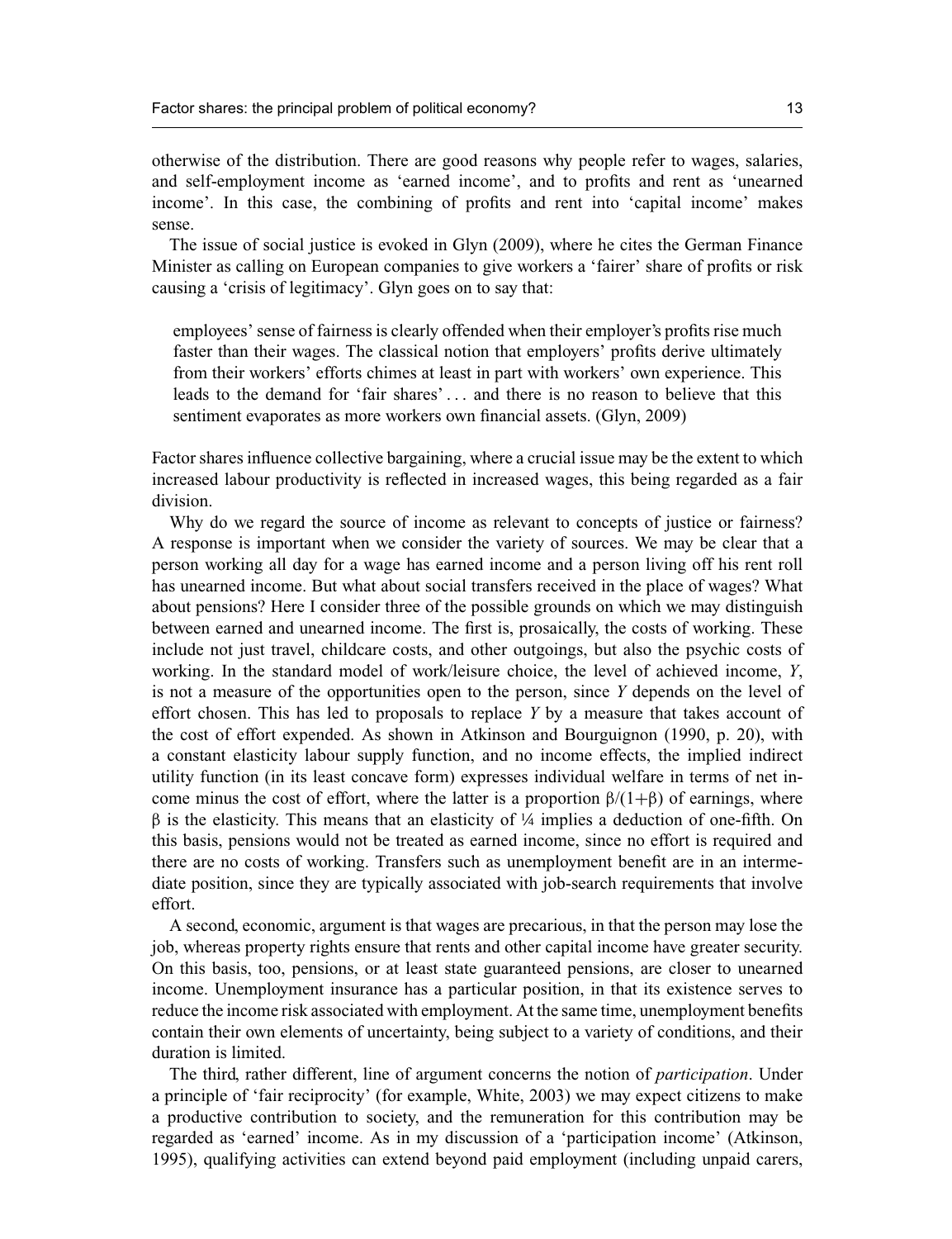for example) and recognize past contributions. On this basis, pensions may indeed qualify as earned income.

#### **(i) Reintroducing earned income relief**

The distinction between 'earned' and 'unearned' income is not confined to debates about fairness. In the past, it played an important role in the UK tax system. Differentiation between earned and unearned income was first introduced in 1907, and came later to take the form of an *earned income relief*. At the end of the 1960s, when the basic rate of tax was 41.25 per cent, there was earned income relief at a rate of 2/9 up to (approximately) a professorial salary, and a relief of 1/9 on the next tranche up to (approximately) twice a professorial salary. This meant that, up to the first threshold, one paid tax on 7/9ths of earnings, which increased the starting point for taxation and reduced the basic rate of tax to 32.1 per cent. It may be noted that this relief had the effect of applying a 'discount' to earned income, but that there was a tapered ceiling to the discount. There was a maximum to the relief that could be claimed. High salaries were taxed at the margin at the same rate as unearned income. Earned income relief was abolished in 1972, when it was replaced by an investment income surcharge, but this did not survive the arrival of the Thatcher government in 1979. Earned income and investment income are now taxed at the same rate, with three important qualifications. The first is that investment income is taxed on the money return, with no allowance for the fact that part of the return is a compensation for inflation. Working in the opposite direction is the lower tax rate applied to capital gains and losses, and the fact that earned income is subject to National Insurance contributions.

If there are concerns about the legitimacy of the present UK distribution, and the declining wage share, at least of the bottom half of workers, then this could be addressed by reintroducing earned income relief. For example, the basic rate of 20 per cent and higher rate of 40 per cent (in 2008–9) could be raised to 25 and 50 per cent, respectively, accompanied by earned income relief of one-fifth up to a ceiling. This proposal may encounter the objection that it would raise the apparent rate of income tax. The 'headline' rate would increase from 20 to 25 per cent. Not only does such an objection insult the intelligence of the UK taxpayer, but it would surely be possible to counter any such negative publicity. There would be undoubted attractions to be able to say that, with the proposed earned income allowance, the person would have one day in the week's earnings free of tax. The UK would not be alone. The tax system of Singapore operates a relief, stating that 'earned income relief is a relief to provide recognition for individuals who receive income from work, trade, business, profession or vocation' (website of Inland Revenue Authority of Singapore). Closer to the UK, the States of Jersey allow a deduction of a quarter of earned income, up to a (quite low) limit. It is the nature of this deduction, and of the earned income relief proposed here, that the relief is restricted to the first tranche of earnings. There is a contrast here with a scheme, operated for example in France, that exempts from tax earnings beyond a certain level (in the French case, those working additional hours).

The introduction of earned income relief would require a definition of 'earned income'. Would retirement pensions be counted as earned? How would disability or unemployment benefits be treated? As we have seen, the responses depend on the rationale for the distinction. This is a good example why we need to revive welfare economics as an integral part of economics. It is not for economists to answer such questions, but it is their responsibility to clarify the relation between ethical premises and the design of policy.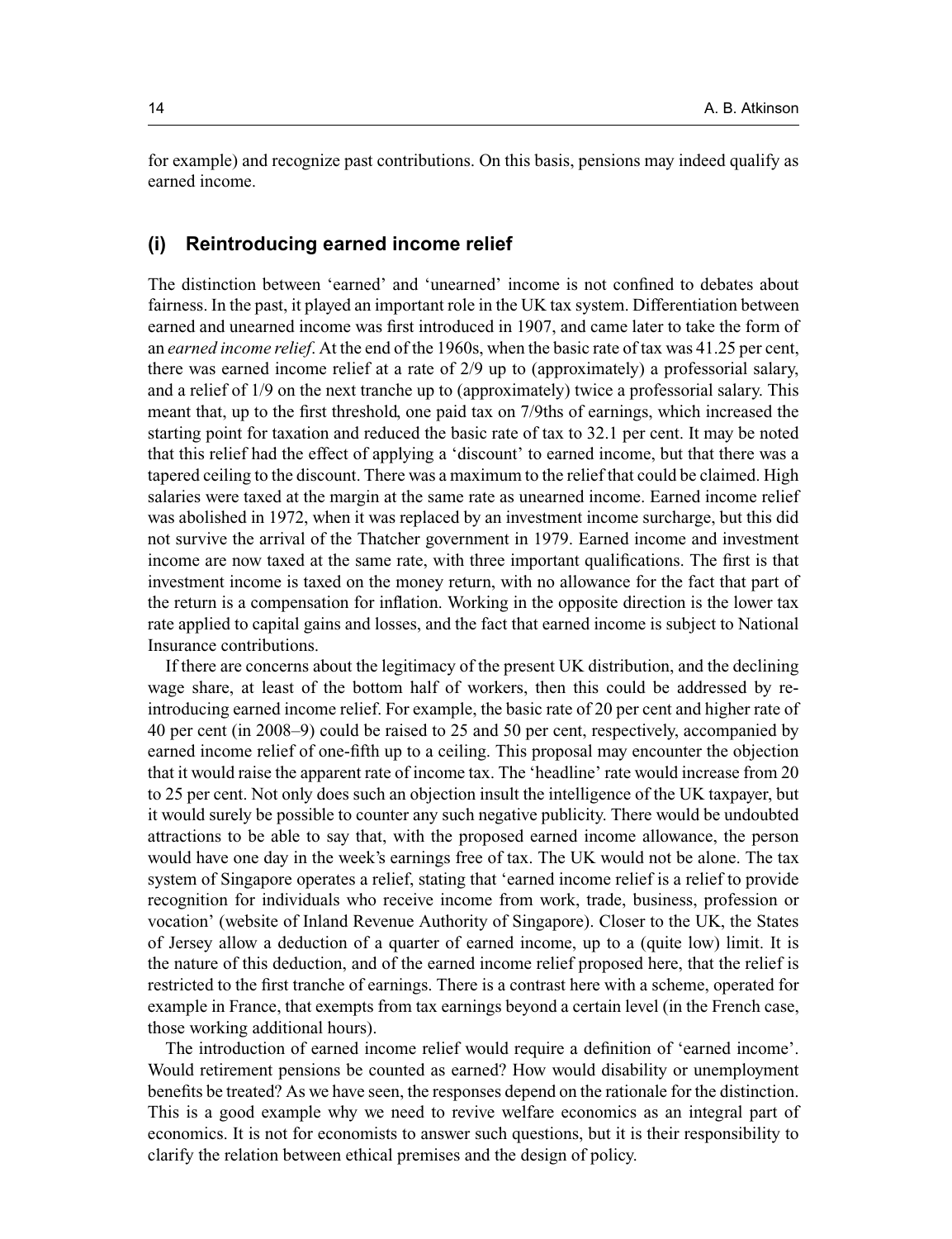## **V. Conclusions**

Developing the ideas in Glyn (2009), I have suggested three ways in which the study of factor shares is relevant today and pointed to some of the promising avenues for future research. The ground covered has been diverse—from national accounts to cost functions to fairness—but this has been intentional. In my view, economics has become too splintered into sub-disciplines. It has become over-specialized. There is a great need, particularly at this juncture, to unify the different branches of economics. The link between macro and micro is essential, and economics has suffered from allowing these to go their separate ways. Empirically, the national accounts need to be brought closer to micro-data on households. Theoretically, the aggregate analysis of distribution needs to look at both profits and the wages of heterogeneous workers. Growth theory, macroeconomics, and labour economics are all part of the mix.

## **References**

- Acemoglu, D., and Robinson, J. A. (2006), *Economic Origins of Dictatorship and Democracy*, Cambridge, Cambridge University Press.
- Atkinson, A. B. (1995), 'Beveridge, the National Minimum and its Future in a European Context', in *Incomes and the Welfare State*, Cambridge, Cambridge University Press.
- (2008), *The Changing Distribution of Earnings in OECD Countries*, Oxford, Oxford University Press.
- Bourguignon, F. (1990), 'The Design of Direct Taxation and Family Benefits', *Journal of Public Economics*, **41**, 3–29.
- $-$  (2000), 'Introduction: Income Distribution and Economics', in A. B. Atkinson and F. Bourguignon (eds), *Handbook of Income Distribution*, Geneva, Elsevier Science.
- Voitchovsky, S. (2008), 'The Distribution of Top Earnings in the UK since the Second World War', University of Oxford Discussion Paper.
- Bentolila, S., and Saint Paul, G. (2003), 'Explaining Movements in the Labor Share', *Contributions to Macroeconomics*, **3**, article 9.

Blackorby, C., and Russell, R. R. (1989), 'Will the Real Elasticity of Substitution Please Stand Up? (A Comparison of the Allen/Uzawa and Morishima elasticities)', *American Economic Review*, **79**, 882–8.

Blaug, M. (1996), *Economic Theory in Retrospect*, 3rd edn, Cambridge, Cambridge University Press.

- Burtless, G. (2007), 'Income Progress Across the American Income Distribution 2000–2005', Testimony for the Committee on Finance, US Senate, 10 May.
- Deaton, A. S. (2005), 'Measuring Poverty in a Growing World (or Measuring Growth in a Poor World)', *Review of Economics and Statistics*, **87**, 1–19.
- Dew-Becker, I., and Gordon, R. J. (2005), 'Where did the Productivity Growth Go? Inflation Dynamics and the Distribution of Income', *Brookings Papers on Economic Activity*, **2**.
- Ellis, L., and Smith, K. (2007), 'The Global Upward Trend in the Profit Share', BIS Working Paper 231.
- European Commission (2007), 'The Labour Income Share in the European Union', *Employment in Europe 2007*, Brussels, European Commission.
- Feldstein, M. S. (2008), 'Did Wages Reflect the Growth in Productivity?', NBER Working Paper 13953.
- Glyn, A. (2009), 'Functional Distribution and Inequality', in W. Salverda, B. Nolan, and T. M. Smeeding (eds), *Oxford Handbook of Economic Inequality*, Oxford, Oxford University Press.
- Sutcliffe, R. B. (1972), *British Capitalism, Workers and the Profits Squeeze*, Harmondsworth, Penguin.

Gollin, D. (2002), 'Getting Income Shares Right', *Journal of Political Economy*, **110**, 458–74.

IMF (2007), 'The Globalization of Labor', ch. 5 in *World Economic Outlook*, April.

Kaldor, N. (1961), 'Capital Accumulation and Economic Growth', in F. A. Lutz (ed.), *The Theory of Capital*, London, Macmillan.